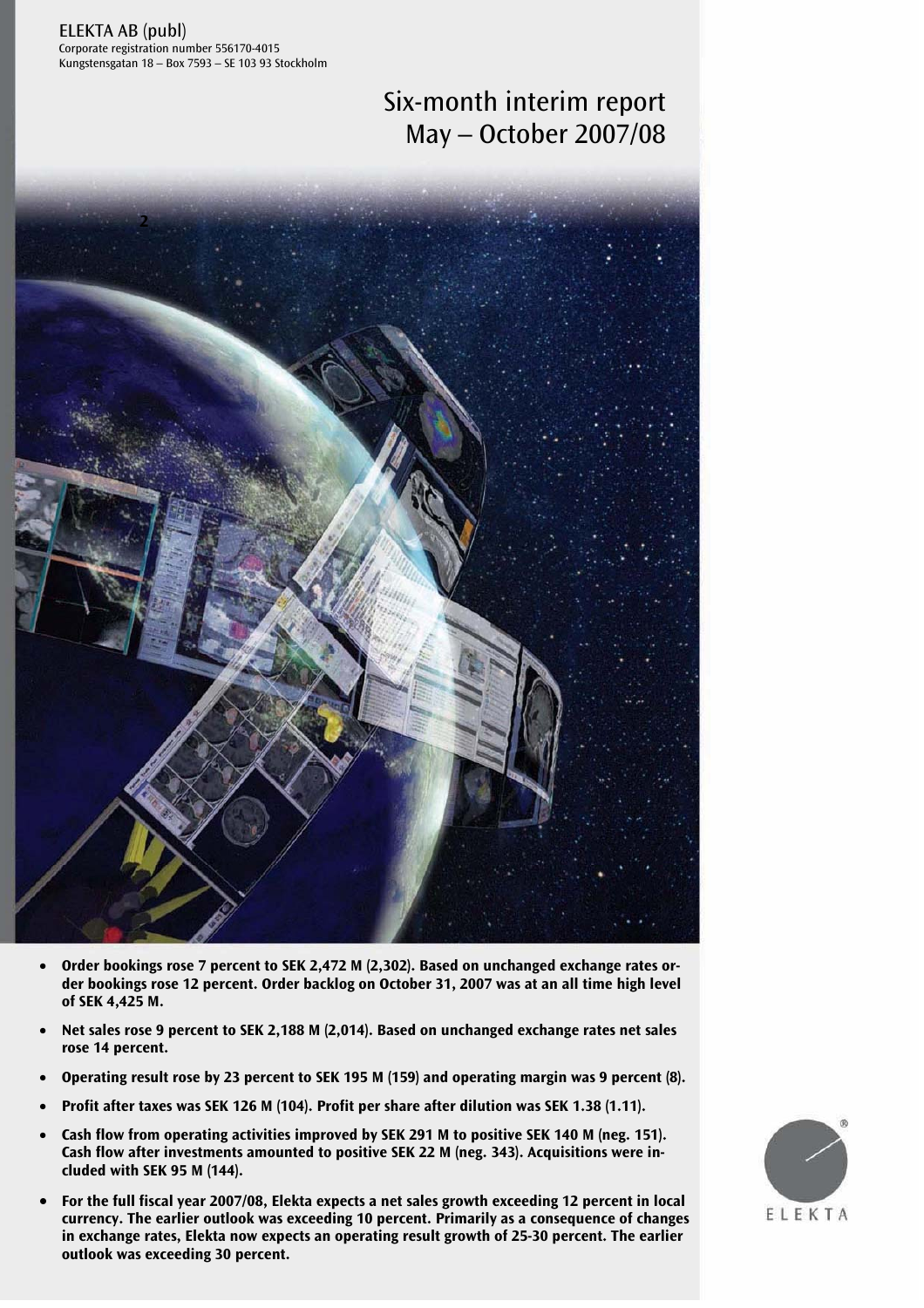

# **President & CEO Tomas Puusepp comments:**

*"In the second quarter of fiscal year 2007/08, we saw a continued strong demand. Order intake for the first 6 months increased by 12 percent in local currency, driven primarily by a continued success in radiation therapy in North America, a stronger interest in Leksell Gamma Knife® in Europe and a strong recovery on the Chinese market.* 

*Order bookings for the North and South America region during the 6 months period improved by 10 percent in local currency. However, orders in the second quarter were significantly down compared to the same quarter last year, which was the first after FDA clearance for Leksell Gamma Knife® Perfexion™.* 

*Today's market situation differs significantly from the one only a few years ago. Technology development is accelerating, new suppliers have entered the market in specific niches, we see a convergence and increased cooperation between different treatment methods and the political pressure to address cancer care is mounting in many countries. All this opens up many opportunities for Elekta.* 

*The increased supply of different systems leads to more and more customers — particularly in the US — carrying out serious evaluations of different suppliers, which is positive for Elekta.* 

*In the important US market, Elekta continues to gain market share within radiation therapy. The market for radiosurgical treatment of brain disorders is relatively well penetrated. After a successful launch of Leksell Gamma Knife Perfexion and improved volumes during last fiscal year, we now foresee Leksell Gamma Knife deliveries to North America to be flat this year, while volumes are up significantly in the rest of the world.* 

*Thanks to the enhanced and unique capabilities of Leksell Gamma Knife Perfexion, we have the opportunity to address new clinical applications and position Gamma Knife surgery among other modalities also within conventional radiation oncology.* 

*The operating result increased significantly during the second quarter. This is primarily explained by improved gross margin and good cost control. The increase in cost compared to the same period last year, is primarily a result of the addition of new subsidiaries. For the 6 months period, operating result increased by 23 percent resulting in an operating margin of 9 percent. Adjusted for currency effects the operating profit improvement was 46 percent.* 

*Cash flow was very strong during the quarter as a result of more efficient management of working capital.* 

*With a record high order backlog and a strong pipeline, it is my expectation that Elekta will grow net sales this year by over 12 percent in local currency. The objective to grow operating profit by more than 30 percent must however be put into the context of continued changes in the foreign exchange market to the detriment of Elekta. To reach the stated target would now require an improvement given the negative development in the currency market, corresponding to over 40 percent, which I not consider to be achievable.* 

*Accordingly, we now forecast an operating profit growth of 25-30 percent."*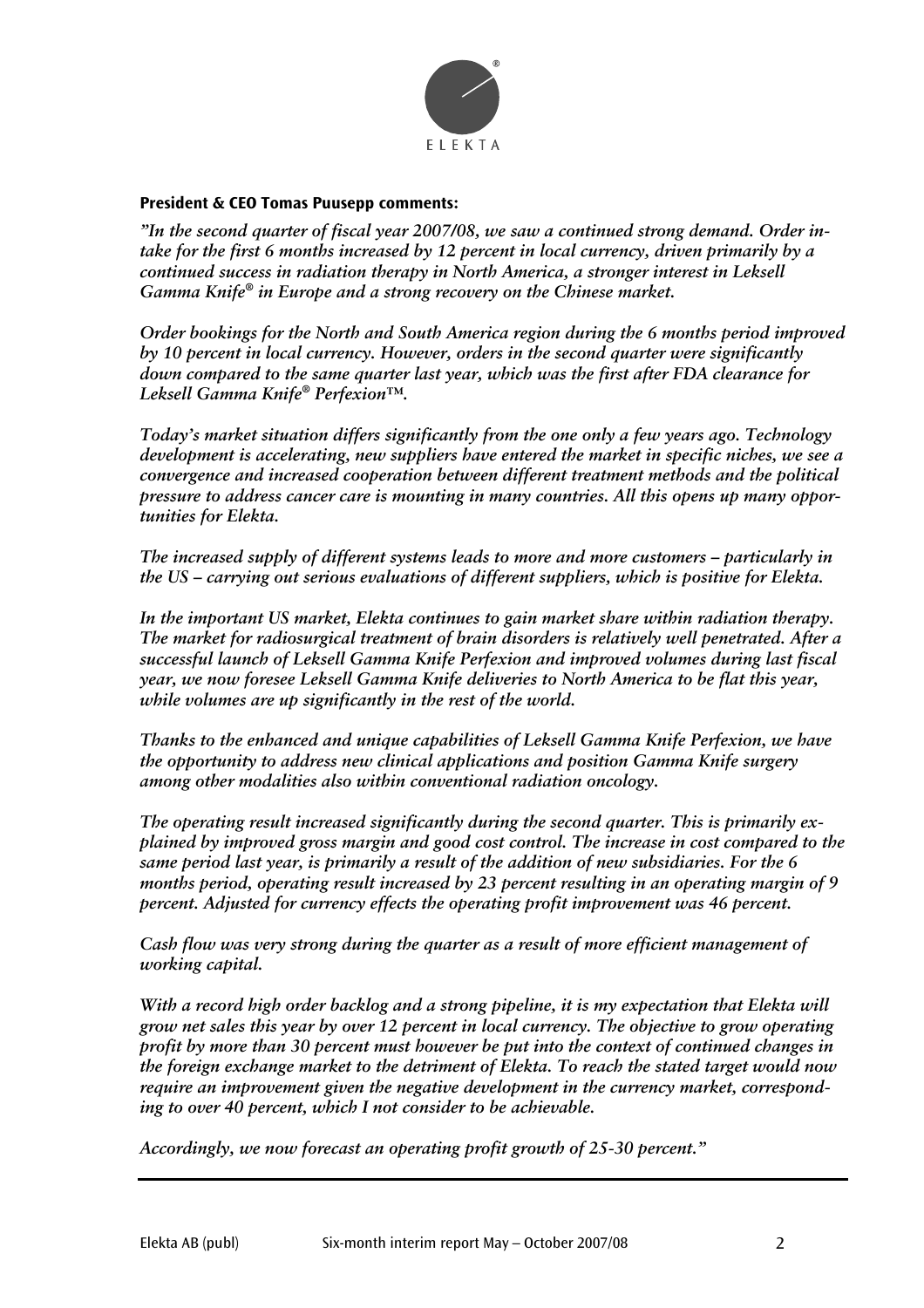

# **Elekta's operations**

Elekta is an international medical technology group, providing oncologists, radiation therapists, neurosurgeons and many other medical specialists with state of the art tools to fight serious disease. Elekta's solutions are used at over 4,500 hospitals globally to treat cancer with radiation therapy, to diagnose and treat brain disorders as well as to run efficient and effective clinical practices. Elekta is the world leader in image guided and stereotactic clinical solutions for radiosurgery and radiation therapy, methods for aggressively treating tumors and functional targets with ultrahigh precision while sparing healthy tissue. Through ambitious Research & Development programs and close collaborations with clinical partners, Elekta continues to launch groundbreaking new technology at a rapid pace. All of Elekta's solutions employ non-invasive or minimally invasive techniques, which are clinically effective, yet cost-effective and gentle to the patient.

#### **Market outlook**

The total market for Elekta's clinical solutions, IT systems and services is expected to grow by 5-10 percent annually and the unmet needs remain high. However, the high value of individual orders and the particularities of the healthcare industry market often lead to significant quarterly variations in business volume, product mix and geographical mix.

The market development is driven by an increased incidence of cancer and by the shortage of treatment capacity that is prevailing in most countries. New advanced, more precise and accurate methods are expected to increase the role of radiation therapy in the future. The rapid development of new technology is resulting in higher average order values. An increasing number of customers are requesting more comprehensive and long-term relationships with suppliers.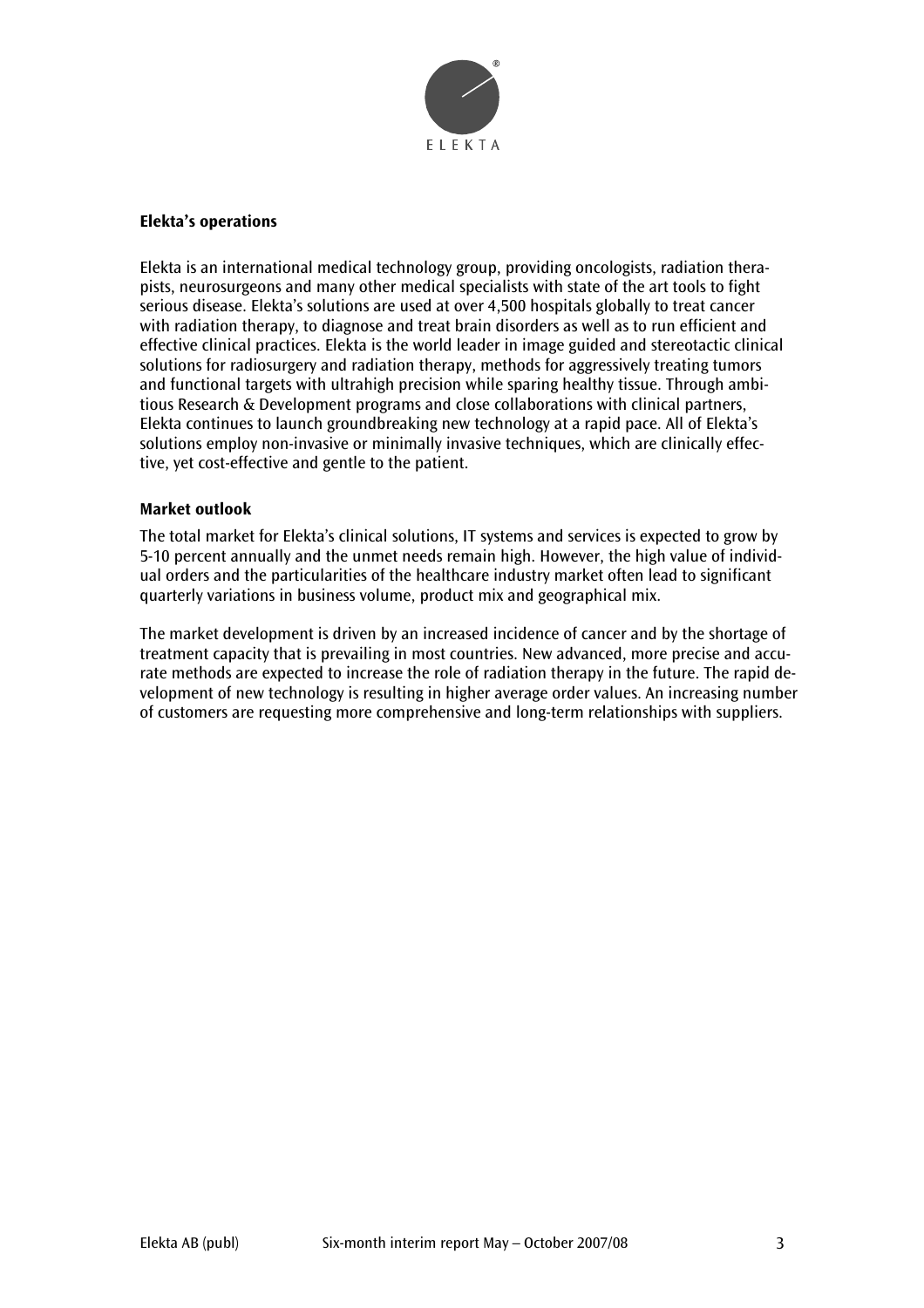

# **Significant events**

- In September, at ESTRO 2007 (European Society for Therapeutic Radiology and Oncology), Elekta Compact™ was presented, a new system for radiation therapy, specifically adapted for small treatment rooms and to meet the demand from countries in need of a rapid increase in treatment capacity. Its efficient design makes it more accessible to a wider range of health care providers who want to give their patients the optimal care in radiation therapy. With the addition of Elekta Compact in the product portfolio, Elekta can offer linear accelerator systems across the full spectrum of price and performance specifications.
- In September, Elekta received an order from Vöcklabruck Hospital in the region of Upper Austria. The 10-year agreement includes supplying a brand new oncology department with fully digital IMRT and IGRT treatment systems, as well as software for networking, information management and treatment planning.
- In September, Elekta received an order from the highly prestigious Niguarda Hospital in Milan, Italy, for Leksell Gamma Knife® Perfexion™, the latest and most advanced system available for stereotactic radiosurgery. The system has been installed recently and patient treatments will be commenced in January/February 2008.
- In October UPMC Presbyterian's Center for Image-Guided Neurosurgery, a leading radiosurgery center in the U.S., successfully has commenced patient treatments with Leksell Gamma Knife® Perfexion™. Immediately, UPMC was able to make full use of the new system and the center is now treating on average three patients, with full course treatments per day. UPMC, now with three Leksell Gamma Knife units installed, has since 1987 performed almost 9,000 Leksell Gamma Knife surgeries and trained over 1,000 neurosurgeons, radiation oncologists, neuro-otologists and medical physicists in the appropriate usage of Leksell Gamma Knife.
- In October, Elekta received an order to supply advanced radiation therapy technology and information management software to the University of Liège Hospital (CHU Liège ) in Belgium. The order is valued at more than EUR 3 M and installation is scheduled to begin in March, 2008. Today equipped with 5 radiation therapy systems from other vendors, CHU Liège has as a first step selected Elekta Synergy® S to expand and improve treatment capacity with advanced treatment technology, capable of supplying high doses of radiation while minimizing exposure to surrounding healthy tissue.
- In October, Elekta and IBA (Ion Beam Applications S.A.) announced a global particle therapy collaboration program to optimize the seamless integration of proton therapy delivery and information management systems within the radiation oncology environment. The aim of this collaboration program is to offer fully integrated, open and comprehensive cancer treatment solutions to the particle therapy market.
- On October 28, at ASTRO 2007 (American Society for Therapeutic Radiology and Oncology), Elekta announced Elekta Infinity – an advanced new digital linear accelerator optimized for delivering Volumetric Intensity Modulated Arc Therapy (VMAT), a very fast Intensity Modulated Radiation Therapy (IMRT) treatment delivered in single or multiple arcs. Utilizing Elekta's VMAT solution greatly improves on existing IMRT technologies and offers a faster alternative to helical tomotherapy. Elekta Infinity allows for an advanced treatment session to be conducted in no more than five minutes, including true VolumeView™ 3D cone beam images in three minutes and two minutes of highly conformal arc delivery of radiation.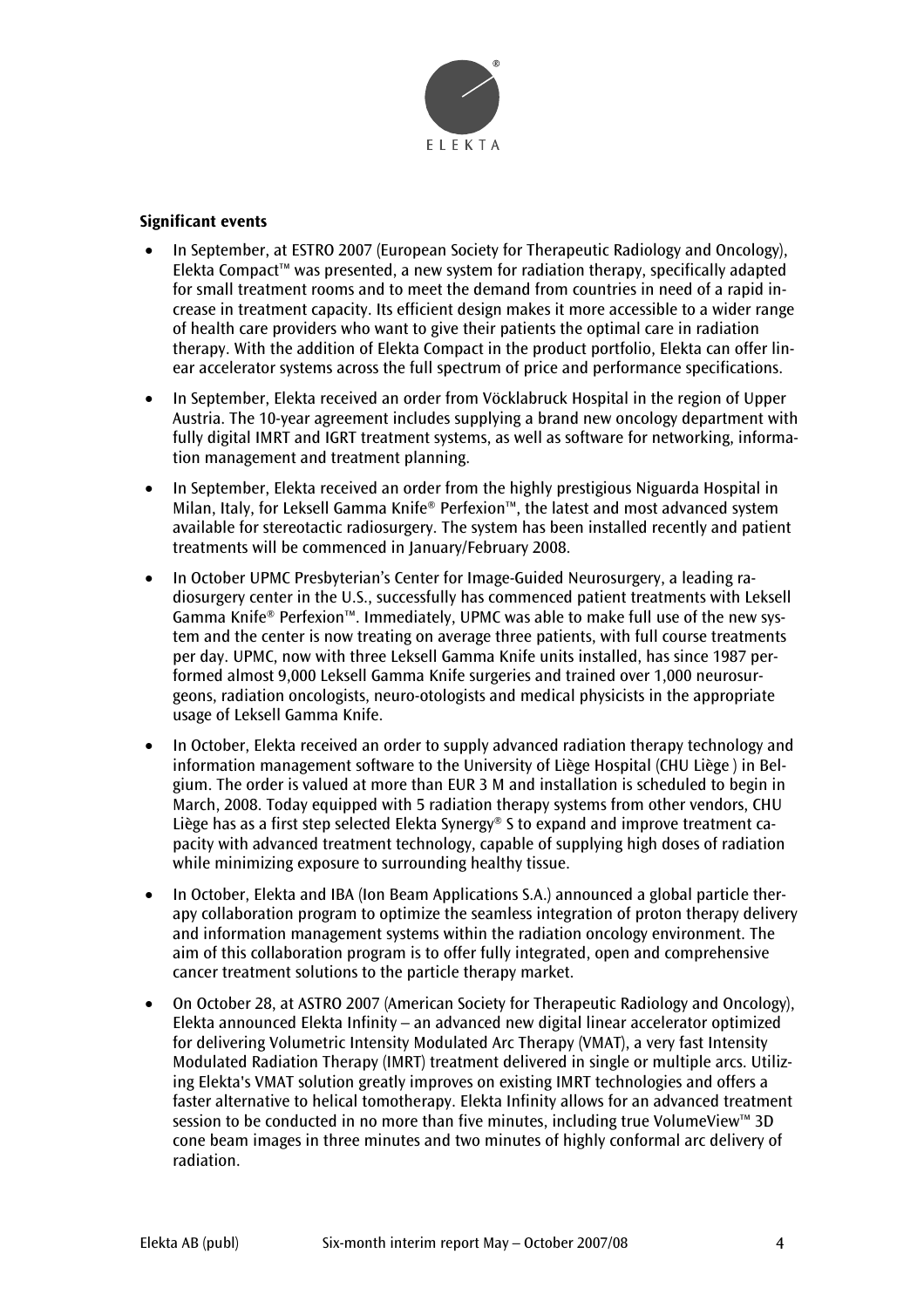

# **Order bookings and order backlog**

Order bookings rose 7 percent to SEK 2,472 M (2,302). Based on unchanged exchange rates order bookings rose 12 percent.

Based on unchanged exchange rates order bookings in North and South America rose 10 percent, region Europe including Middle East and Africa rose 7 percent and Asia rose 27 percent.

Order bookings during the second quarter rose 2 percent to SEK 1,336 M (1,315).

Order backlog on October 31, 2007 was at an all time high level of SEK 4,425 M compared with SEK 4,247 M on April 30, 2007. Around half of the order backlog is expected to be delivered during current fiscal year.



| <b>Order bookings</b>       | <b>Ouarter 2</b> | Quarter 2 Change |        | 6 months | 6 months Change |     |           | Rolling Change |
|-----------------------------|------------------|------------------|--------|----------|-----------------|-----|-----------|----------------|
| <b>SEK M</b>                | 2007/08          | 2006/07          |        | 2007/08  | 2006/07         |     | 12 months |                |
| Europe, Middle East, Africa | 467              | 430              | 9%     | 849      | 801             | 6%  | 2.045     | 14%            |
| North and South America     | 548              | 660              | $-17%$ | 1.104    | 1.061           | 4%  | 2.350     | $0\%$          |
| Asia                        | 321              | 225              | 43%    | 519      | 440             | 18% | 877       | $1\%$          |
| Group                       | 1,336            | 1.315            | 2%     | 2.472    | 2.302           | 7%  | 5.272     | 5%             |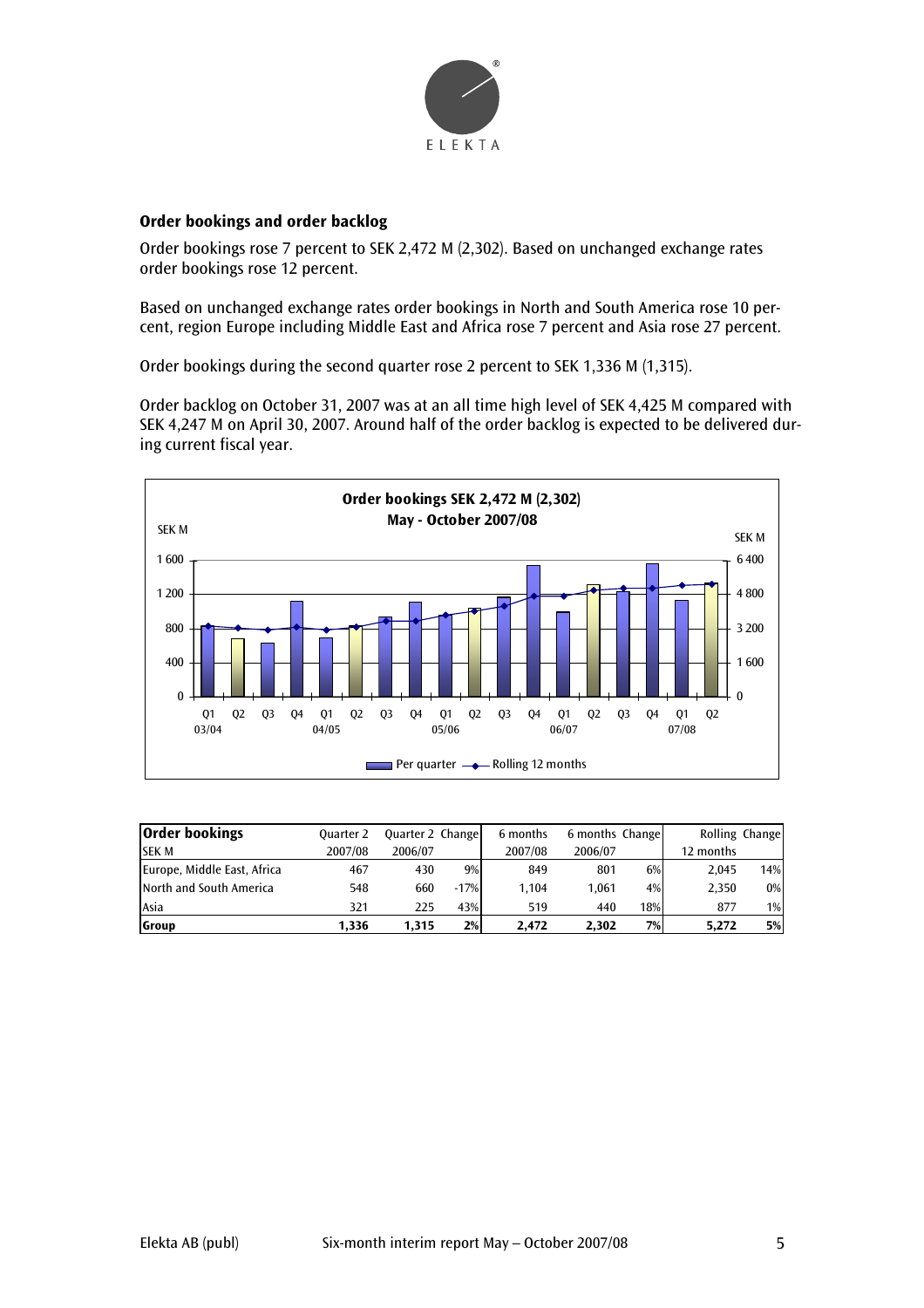

#### **Market comments**

# *North and South America*

The North American market continues to show solid growth, primarily driven by the rising cancer incidence and by the rapid acceptance of new and refined treatment methods such as image guided radiation therapy (IGRT) and stereotactic radiation therapy (SRT).

Elekta is leading the development in advanced methods for radiation therapy and radiosurgery and continues to improve market shares in North America. The introduction of Elekta Infinity and the VMAT technology, which has been met with strong interest, has the potential to reduce treatment times and thereby improve patient throughput as well as hospital revenue.

In the US market, efficiency in patient flows and processing of clinical data are often decisive sales arguments. Software systems that handle both the entire treatment process and administration and resource allocation are therefore in most cases an integrated part of the delivery of treatment systems. MOSAIQ™, the new system from Elekta for EMR, workflow and information management, are now being installed at new and existing customers at a rapid pace.

# *Europe including Middle East and Africa*

Elekta's position in the European market for radiation therapy is strong. The European market is driven primarily by the lack of care capacity and therapeutic equipment. In many European countries, the number of linear accelerators per capita is less than half that of the US.

Elekta's ability to provide comprehensive and integrated solutions, yet based on industry standards and open connectivity, makes the company an attractive partner in tenders involving comprehensive long-term commitments.

In the United Kingdom, the government has recently announced an ambitious plan for preventing cancer and boost treatment capacity. In total GBP 370 M will be invested over 3 years including GBP 130 M in radiation therapy equipment.

#### *Asia*

There is a solid rationale for a continued long-term market growth in Asia. The number of linear accelerators per capita is low, in an international comparison. Elekta is well positioned to meet continued strong demand in the region and to support health care providers in these countries in their quest to develop cancer care.

In China, the healthcare system is currently undergoing reform and restructuring, in order to meet the growing need for advanced care and to make these services more accessible to a larger share of the population. After a period of relatively low market activity, the order volumes from China have increased significantly.

In Japan, there is a large installed base of Leksell Gamma Knife and subsequently, there is substantial potential for upgrades to Leksell Gamma Knife Perfexion. Due to the long process for regulatory approval in Japan, Elekta expects to be able to introduce this new system late in the fiscal year 2007/08.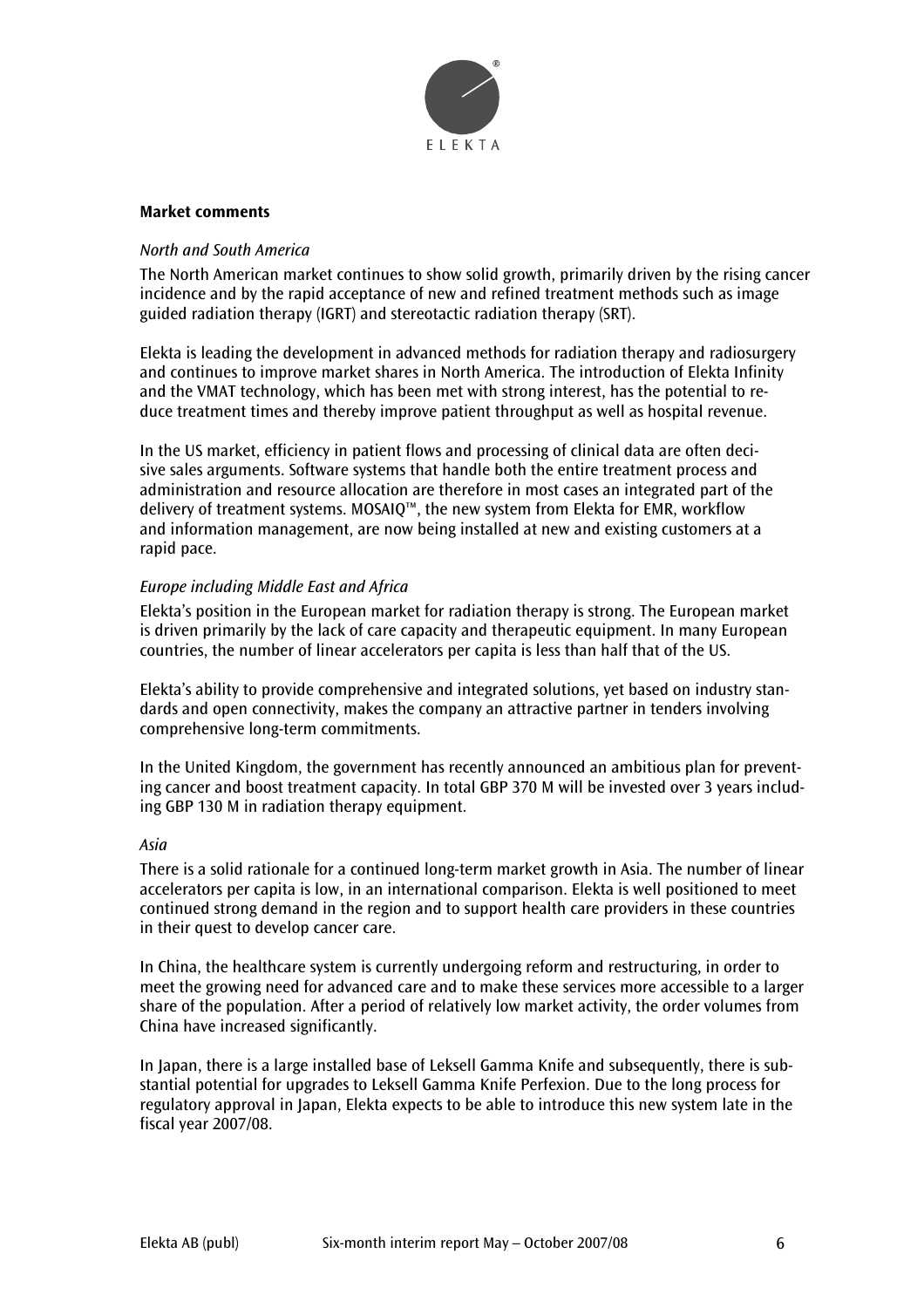

# *After-market*

Elekta's aftermarket is continuing to show favorable development, partly as a result of a growing installed base. The shift towards more advanced, newly launched systems is resulting in more customers choosing comprehensive and long term service agreements.

Elekta continues to focus on further development of support and lifecycle business and on providing value-based services to the expanding customer base.

# **Net sales**

Net sales rose 9 percent to SEK 2,188 M (2,014). Based on unchanged exchange rates net sales increased by 14 percent.



Net sales during the second quarter rose 19 percent to SEK 1,213 M (1,018).

| Net sales                   | <b>Ouarter 2</b> | <b>Quarter 2 Change</b> |     | 6 months | 6 months Change |    | 12 months |
|-----------------------------|------------------|-------------------------|-----|----------|-----------------|----|-----------|
| <b>SEK M</b>                | 2007/08          | 2006/07                 |     | 2007/08  | 2006/07         |    | 2006/07   |
| Europe, Middle East, Africa | 474              | 426                     | 11% | 850      | 782             | 9% | 1,840     |
| North and South America     | 535              | 417                     | 28% | 943      | 865             | 9% | 1,933     |
| Asia                        | 204              | 175                     | 17% | 395      | 367             | 8% | 752       |
| Group                       | 1.213            | 1.018                   | 19% | 2.188    | 2.014           | 9% | 4,525     |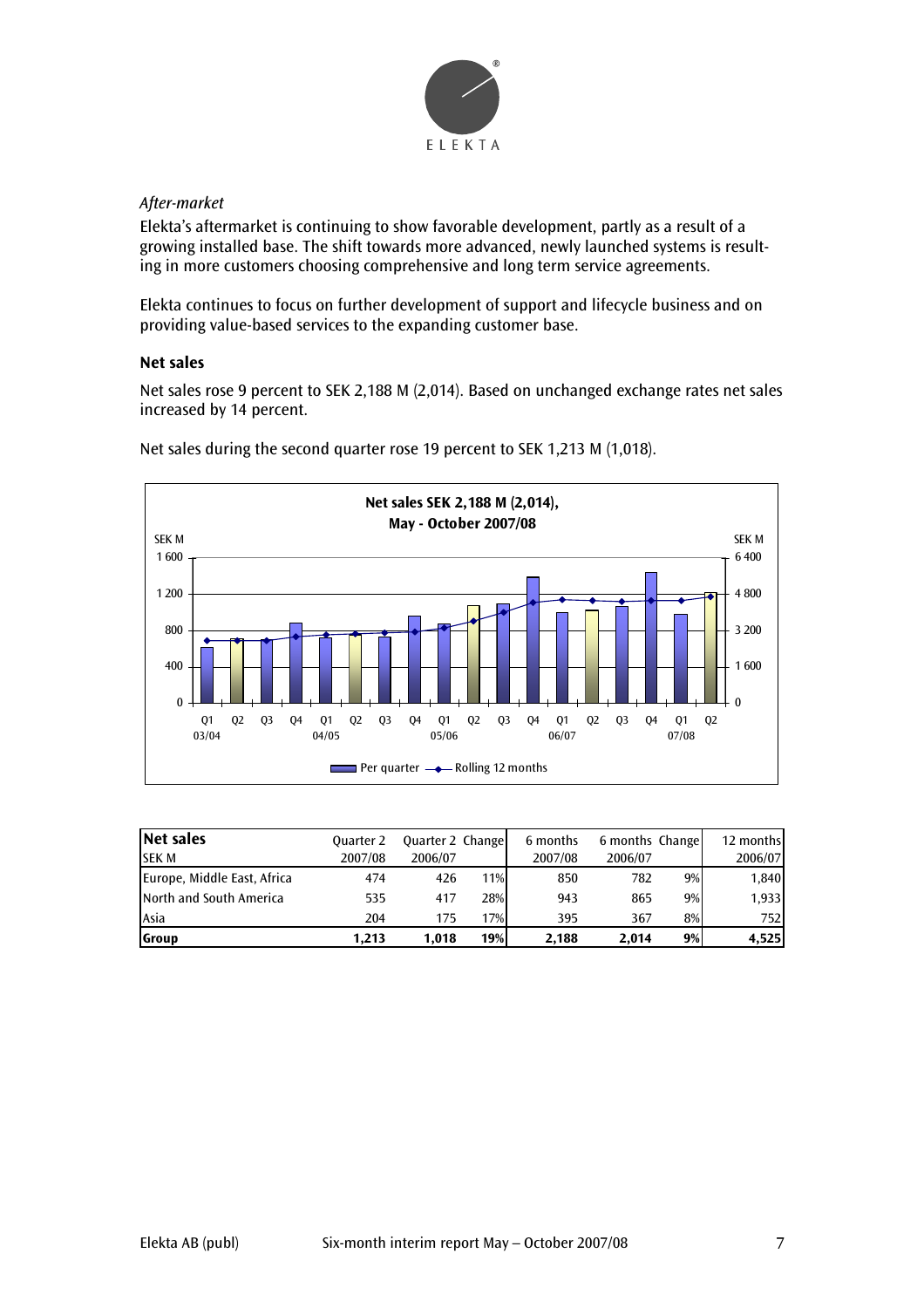

#### **Earnings**

Operating profit increased by 23 percent to SEK 195 M (159), positively impacted by the increased net sales and product mix but negatively by currency impacts and higher expenses. The expense increase is primarily attributable to new entities.

Gross margin amounted to 42 percent (41). Operating margin was 9 percent (8).

Operating profit during the second quarter amounted to SEK 159 M (74) and operating margin was 13 percent (7). On a rolling 12 months operating margin was 12 percent.

Calculated IFRS 2 costs for Elekta's outstanding option program amounted to SEK 9 M (11).

Investments in research and development rose 10 percent to SEK 199 M (180) equal to 9 percent (9) of net sales. Capitalization of development costs and amortization of capitalized development costs affected earnings by SEK 7 M (8). Capitalization amounted to SEK 18 M (12) and amortization to SEK 11 M (4).

*Exchange rate effects on operating profit compared with previous year:* 

- Exchange rate movements affected operating profit before recorded exchange differences negatively by SEK 51 M.
- Recorded exchange gains in operations amounted to SEK 15 M.
- Recorded exchange gains in operations preceding year was SEK 1 M.

In total, exchange rate fluctuations affected the operating profit for the six month period, compared with previous year, negatively by SEK 37 M.

Currency hedging is done on the basis of anticipated sales in foreign currency over a period of up to 24 months. Exchange rate gains from forward contracts in operating profit amounted to SEK 18 M (24). Unrealized exchange rate gains from cash flow hedges amounted to SEK 44 M and are reported in shareholders' equity taking into account the tax impact.

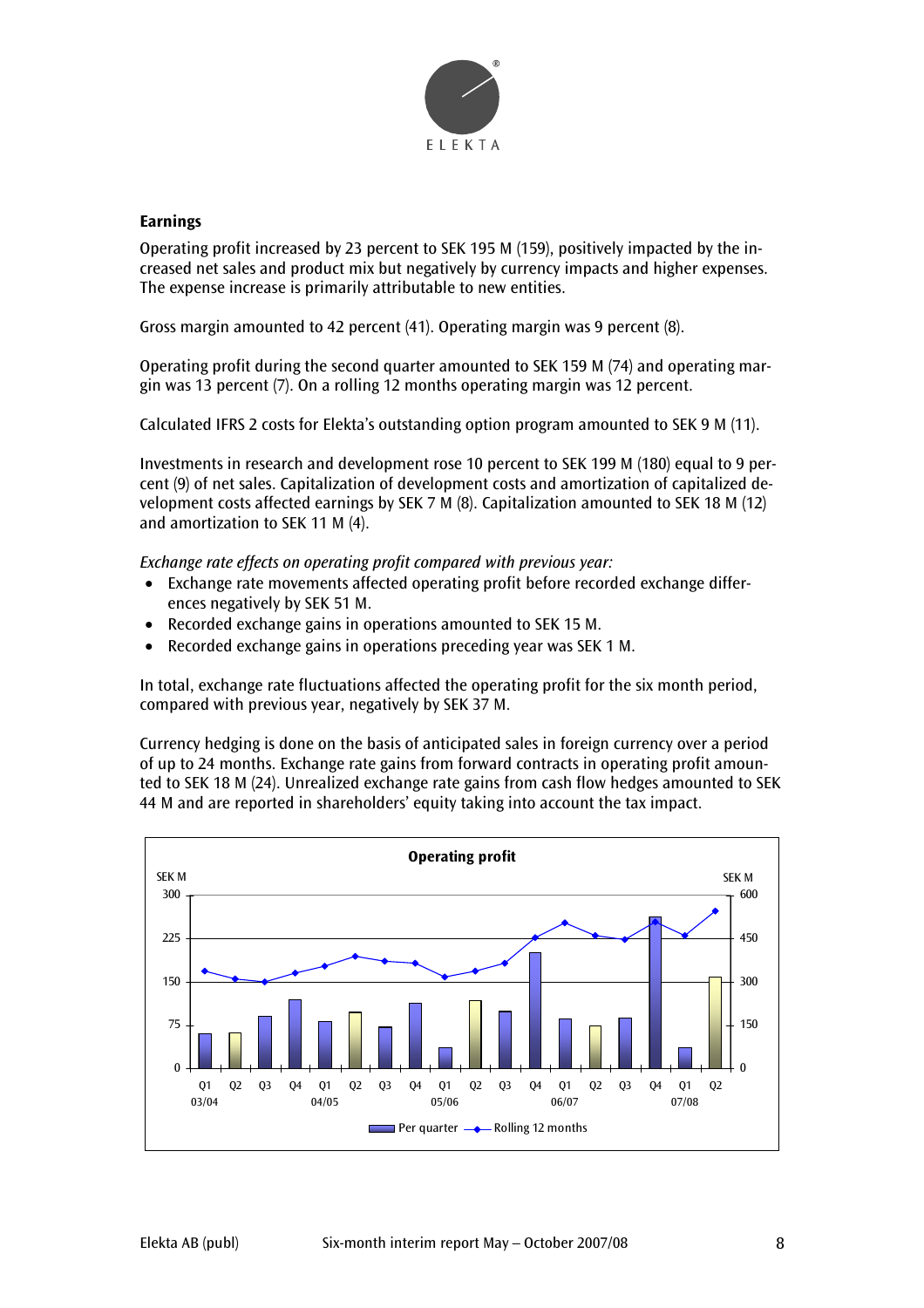

Net financial items amounted to an expense of SEK 9 M (income 1). Net interest expenses amounted to SEK 18 M (expense 10). Income from participations in associated companies amounted to SEK 3 M (10) and financial currency exchange gain was SEK 6 M (gain 1).

Profit after net financial items amounted to SEK 186 M (160). Calculated tax expense amounted to SEK 60 M or 32 percent. Profit after taxes amounted to SEK 126 M (104).

Earnings per share amounted to SEK 1.38 (1.11) before dilution and SEK 1.38 (1.11) after dilution.

Return on shareholders' equity was 20 percent (17) and return on capital employed totaled 22 percent (18).

# **Investments and depreciation**

Acquisition of 3D Line resulted in an increase of intangible and tangible fixed assets of SEK 149 M. Other investments in intangible and tangible fixed assets amounted to SEK 48 M (67). Amortization of intangible and depreciation of tangible fixed assets amounted to SEK 88 M (65).

# **Liquidity and financial position**

Cash flow from operating activities was positive and amounted to SEK 140 M (neg. 151). The improvement is primarily related to improved operating cash flow but compared to the same period previous year also a lower increase in tied up working capital. Cash flow after investments was positive SEK 22 M (neg. 343). Acquisition was included with SEK 95 M (144).



Liquid funds amounted to SEK 344 M compared to SEK 484 M April 30, 2007. Of total bank balances SEK 9 M were pledged, primarily for commercial guarantees.

Interest-bearing liabilities totaled SEK 1,009 M compared with SEK 987 M on April 30, 2007. Net debt amounted to SEK 665 M compared with SEK 503 M on April 30, 2007.

Net debt/equity ratio was 0.38 and equity/assets ratio was 33 percent.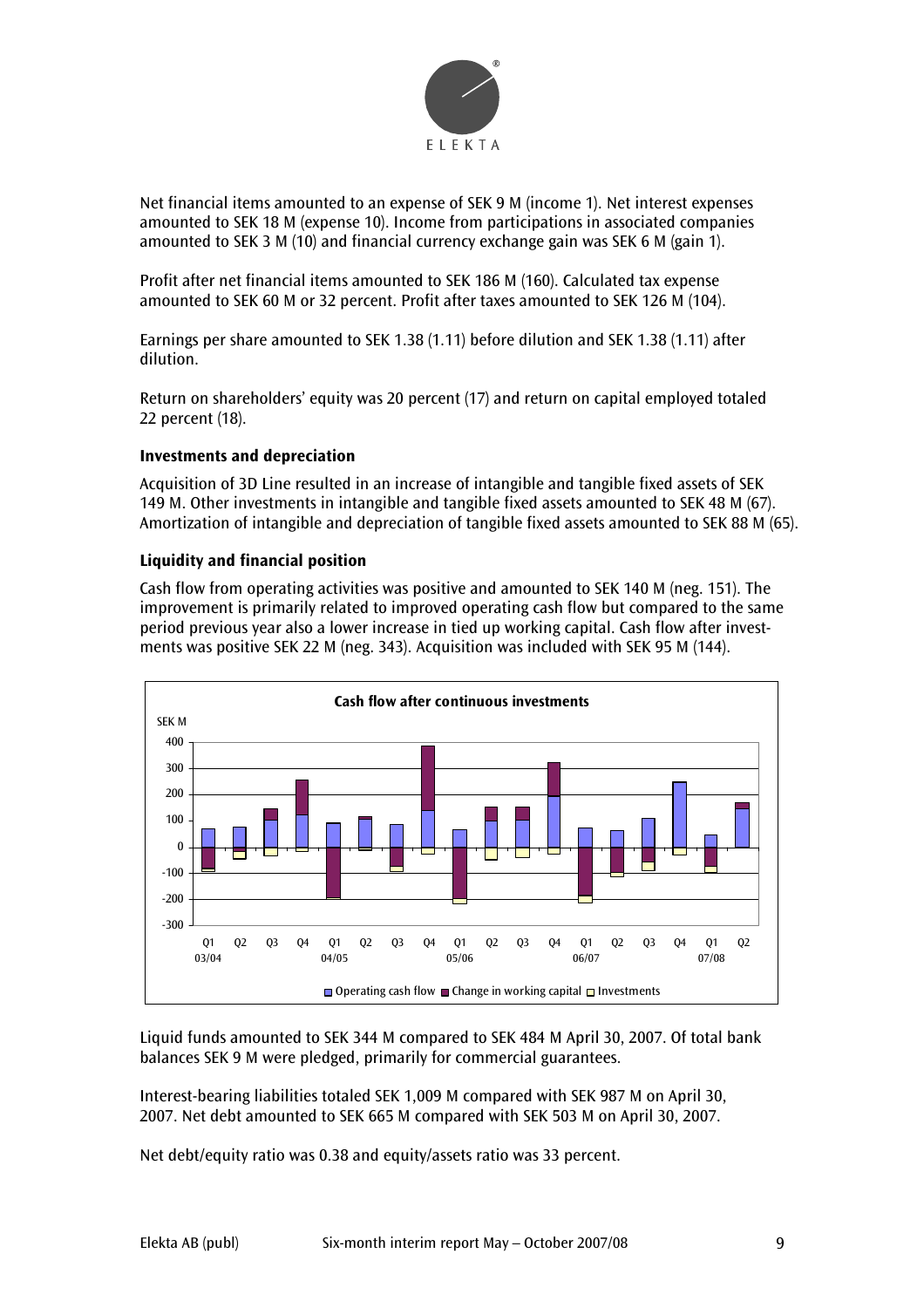

During May-October 2007/08, 98,214 new Series B shares were subscribed through exercise of warrants distributed within the framework of the established option programs.

During the period July 4, through July 12, 2007, Elekta has repurchased 871,600 Series B shares at an average price of SEK 114.73 totaling SEK 100 M. Elekta's current holding of own shares amounts to 1,630,871 Series B shares. The Annual General Meeting has decided that the repurchased shares shall be cancelled and the cancellation process has started.

Total number of shares on November 30, 2007 was 93,903,316.

#### **Employees**

The average number of employees was 2,054 (1,859), of which BMEI and 3D Line employed 165 (59).

The number of employees on October 31, 2007 totaled 2,066 compared with 2,031 on April 30, 2007.

# **Parent Company**

The operations of the Parent Company include Group management, joint Group functions and financial management. The Parent Company's loss after financial items amounted to SEK 1 M (loss 20), positively impacted by dividends from subsidiaries. The average number of employees was 21 (20).

#### **Acquisition of 3D Line**

On May 3, 2007, Elekta acquired 3D Line Research and Development S.r.l. (3D Line), adding to Elekta a highly qualified R&D group specialized in stereotactic radiosurgery and dynamic IMRT treatments as well as a product portfolio of advanced equipment and treatment planning software systems for performing radiation therapy with high precision and optimized dose distribution.

3D Line's registered office is in Milan, Italy and at time of acquisition 3D Line had 20 employees.

In May, Elekta paid 10 million Euro in cash for 3D Line. The purchase agreement contains also an earn-out maximized to 8 million Euro, dependent on the company's performance during the coming 3 years. Acquisition cost amounts to SEK 3 M.

The initial accounting for the fair values to be assigned to the acquired unit's identifiable assets and liabilities has been provisionally established. Intangible assets and goodwill have been valued at SEK 148 M. The intangible assets consist of technology and the amortization period is 6 years. Goodwill refers primarily to future synergy effects.

The transaction structure is to fully integrate 3D Line's organization as well as products and service into those of the Elekta group. The revenue directly attributable to the company's current products was marginal during the reported period and as planned, leading to an operating loss. The positive financial effects of the acquisition will therefore start to emerge over time and the acquisition is forecasted to be financially neutral during Elekta's current fiscal year and accretive thereafter. In addition to the direct financial effects from its existing products, 3D Line's technologies and expertise will have immediate positive effects on products under development within the Elekta group.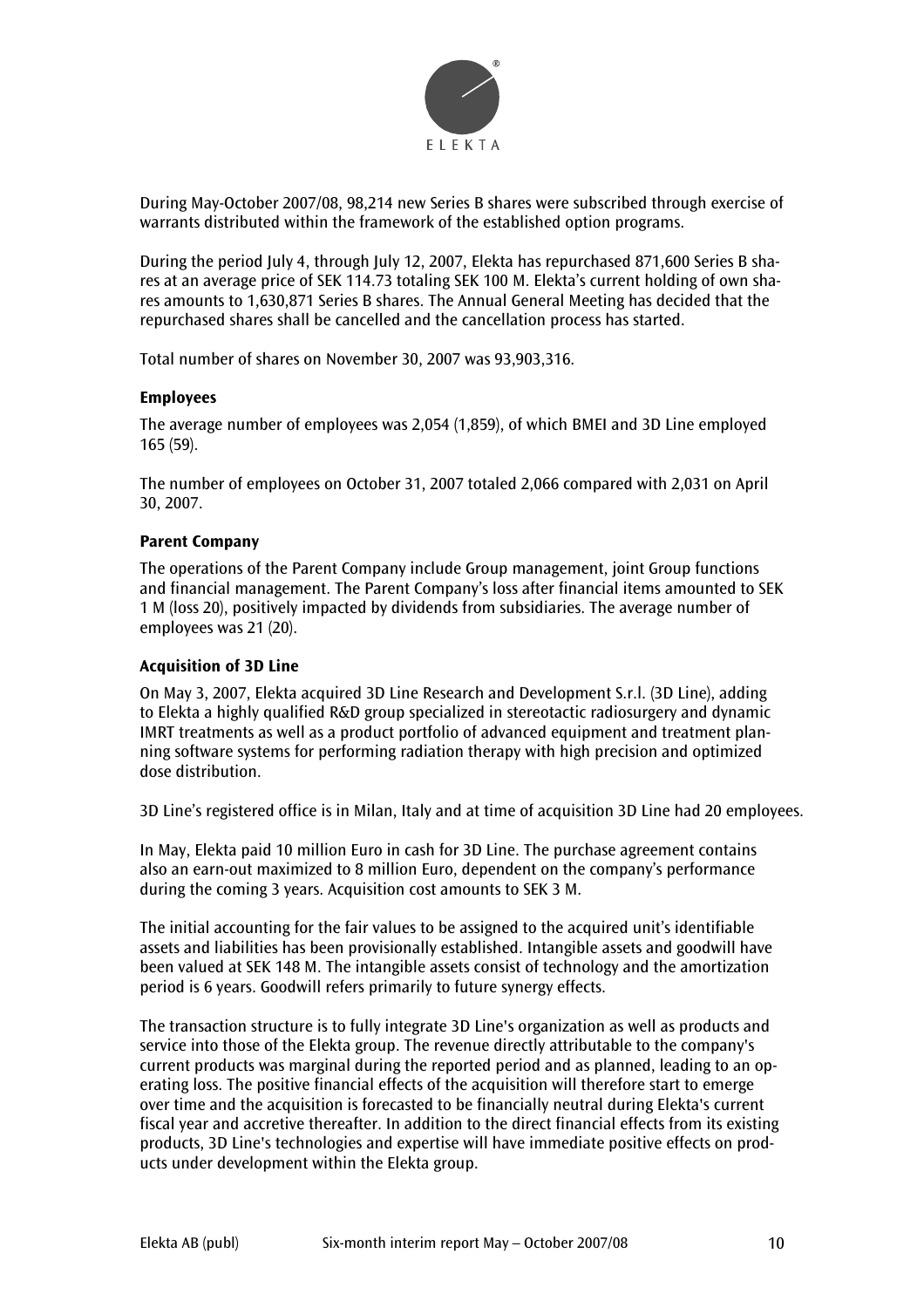

#### **Risks and uncertainties**

Elekta's ability to deliver treatment equipment is, to a large extent, dependent on customers being able to accept delivery in the agreed timeframe, which results in a risk of delayed deliveries and corresponding delayed revenue recognition. In its operations, Elekta is subject to a number of financial risks, primarily related to exchange rate fluctuations.

Description of other risks and uncertainties in Elekta's business can be found in the annual report 2006/07 on page 38-39 and in note 2. Nothing essential has happened to change the risks described therein.

# **Future prospects for fiscal year 2007/08**

Demand for Elekta's clinical solutions, products and services remains strong. The order backlog is on a record high level. The product portfolio is more comprehensive and more competitive than ever before.

For the full fiscal year 2007/08, Elekta expects net sales in local currency to grow over 12 percent. The earlier outlook for net sales growth was exceeding 10 percent.

As a result of the currency development, primarily the weakening of the US dollar, Elekta now expects an operating profit growth of 25-30 percent. The previous outlook was exceeding 30 percent.

Net sales and operating profit is expected to be significantly higher in the second half of the fiscal year, compared with the first half. Over 50 percent of the operating profit for the year is expected to be generated in the fourth quarter.

#### **Financial information**

Nine-month report for May – January 2007/08 will be published on March 10, 2008.

The Board of Directors and the CEO certify that the half-yearly financial report gives a fair review of the performance of the business, position and profit or loss of the Company and the Group, and describes the principal risks and uncertainties that the Company and the companies in the Group face.

Stockholm, December 12, 2007

Chairman of the Board

Akbar Seddigh **Hans Barella** Birgitta Stymne Göransson

Tommy H Karlsson Laurent Leksell Carl G. Palmstierna

Magnus Schmidt Tomas Puusepp

President and CEO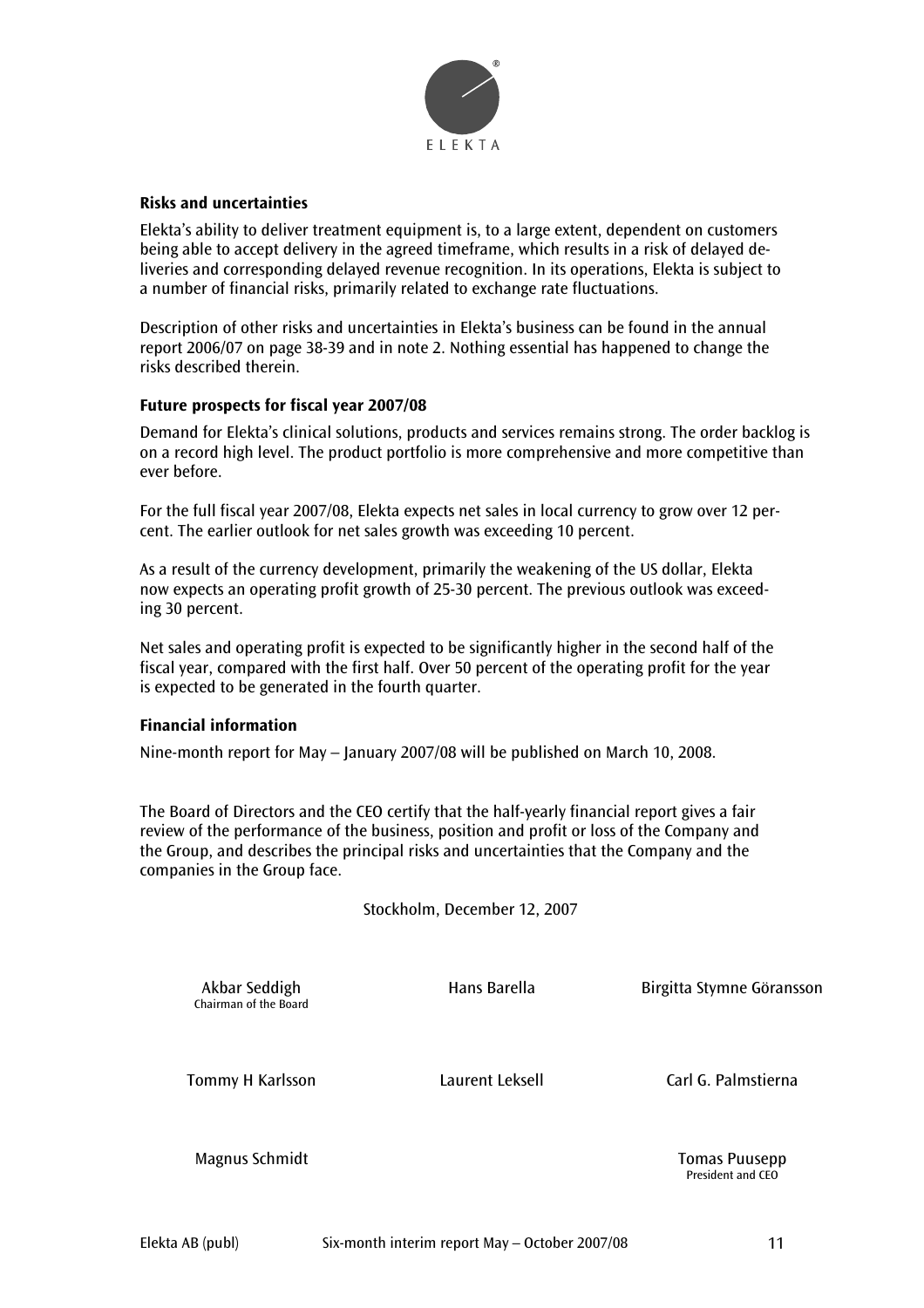

# **Auditors' review report for the interim report**

Elekta AB (publ), Corporate registration number 556170-4015

#### *Introduction*

We have reviewed the interim report for the period May 1, 2007 to October 31, 2007 for Elekta AB (publ). The Board of Directors and Chief Executive Officer are responsible for the preparation and presentation of this interim report in accordance with IAS 34 and the Swedish Annual Reports Act. Our responsibility is to express a conclusion on this interim report based on our review.

#### *The focus and scope of the review*

We conducted our review in accordance with the Standard on Review Engagements SÖG 2410, "Review of Interim Financial Information Performed by the Independent Auditor of the Entity". A review consists of making inquiries, primarily of persons responsible for financial and accounting matters, and applying analytical and other review procedures. A review is substantially less in scope than and the focus is different from that of an audit conducted in accordance with the Standards on Auditing in Sweden (RS) and other generally accepted auditing practices. The procedures performed in a review do not enable us to obtain a level of assurance that would make us aware of all significant matters that might be identified in an audit. Therefore, the conclusion expressed based on a review does not give the same level of assurance as a conclusion expressed based on an audit.

#### *Conclusion*

Based on our review, nothing has come to our attention that causes us to believe that the interim report has not been prepared, in all material respects, in accordance with IAS 34 and with the Swedish Annual Reports Act.

Stockholm December 12, 2007

Deloitte AB

Lars Svantemark Authorized Public Accountant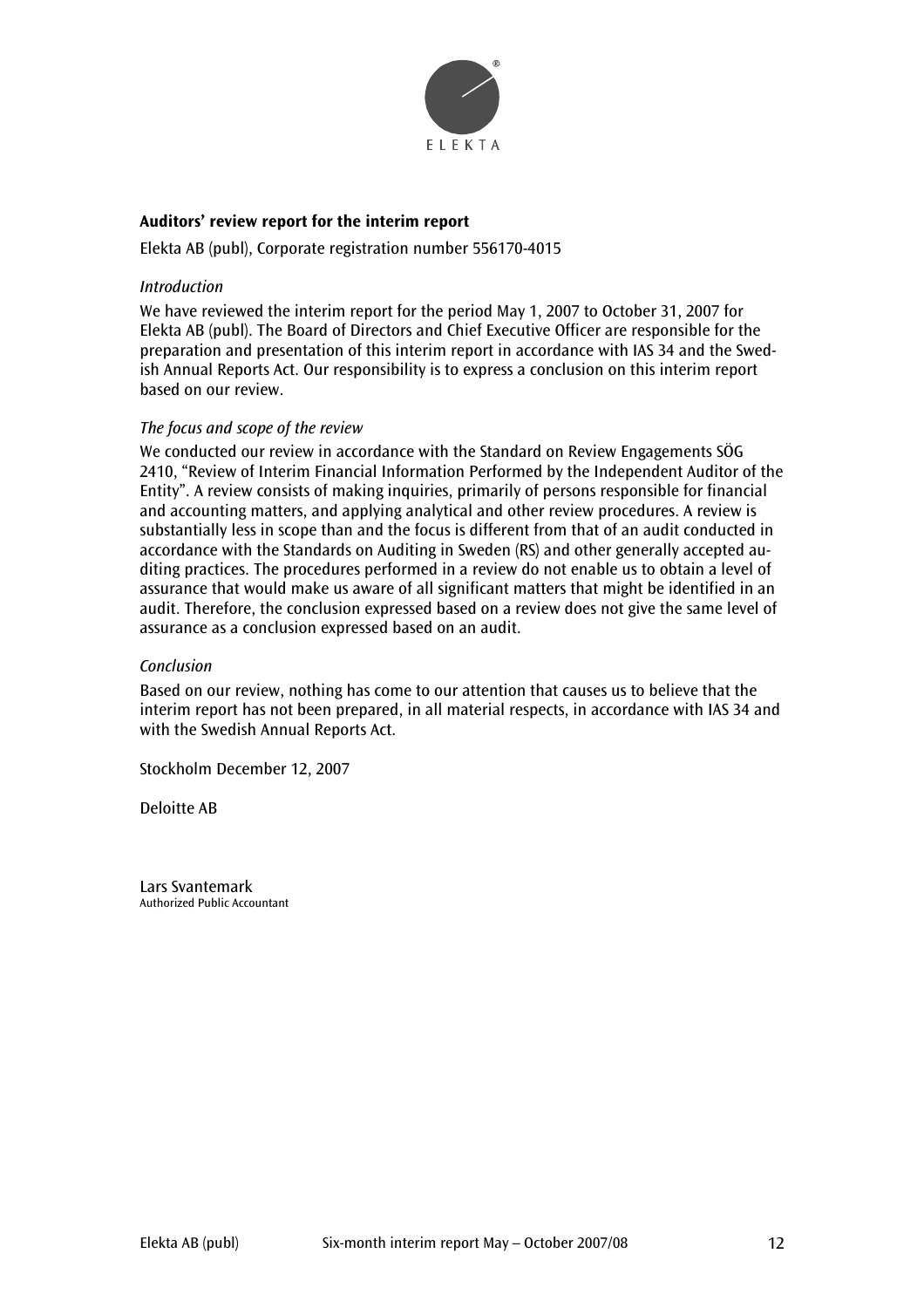

#### **For further information, please contact:**

Peter Ejemyr, Group Vice President Corporate Communications, Elekta AB (publ) Tel: +46 733-611 000 (mobile), e-mail: peter.ejemyr@elekta.com

For more information on Elekta, please visit www.elekta.com

#### **Teleconference**

In connection with this report, a teleconference will be held on December 12, at 15.00 (3 p.m) Swedish time (GMT+1).

#### Call-in numbers:

| Sweden:      | +46 (0)8 5052 0110   |
|--------------|----------------------|
| UK:          | +44 (0)20 7162 0025  |
| US:          | +1 334 323 6201      |
| France:      | +33 (0)1 7099 3208   |
| Germany:     | +49 (0)695 8999 0507 |
| Netherlands: | +31 (0)20 7965 008   |
| Switzerland: | +41 (0)22 592 7007   |
| Denmark:     | +45 3271 4607        |

(Please note: for Local Connect dial-in numbers – it may be required to dial the area code to enter the conference.)

To take part in the conference call, please dial in about 5 minutes in advance. You will be placed in a so-called waiting room until the operator has declared the meeting opened.

Instant replay: The teleconference will be available on instant replay for 7 days. To obtain the service, please dial U.K. (Europe): +44 (0) 20 7031 4064, U.S: +1 954 334 0342, Sweden +46 (0)8 5052 0333. Access code: 773449.

#### Webcast

The December 12, teleconference will also be broadcasted over the Internet (audio only). Please visit http://www.elekta.com/investors and follow the link or use the direct link: http://wcc.webeventservices.com/view/wl/r.htm?e=97834&s=1&k=3A95D77A9F5D686AB999 50C75070B617&cb=genesys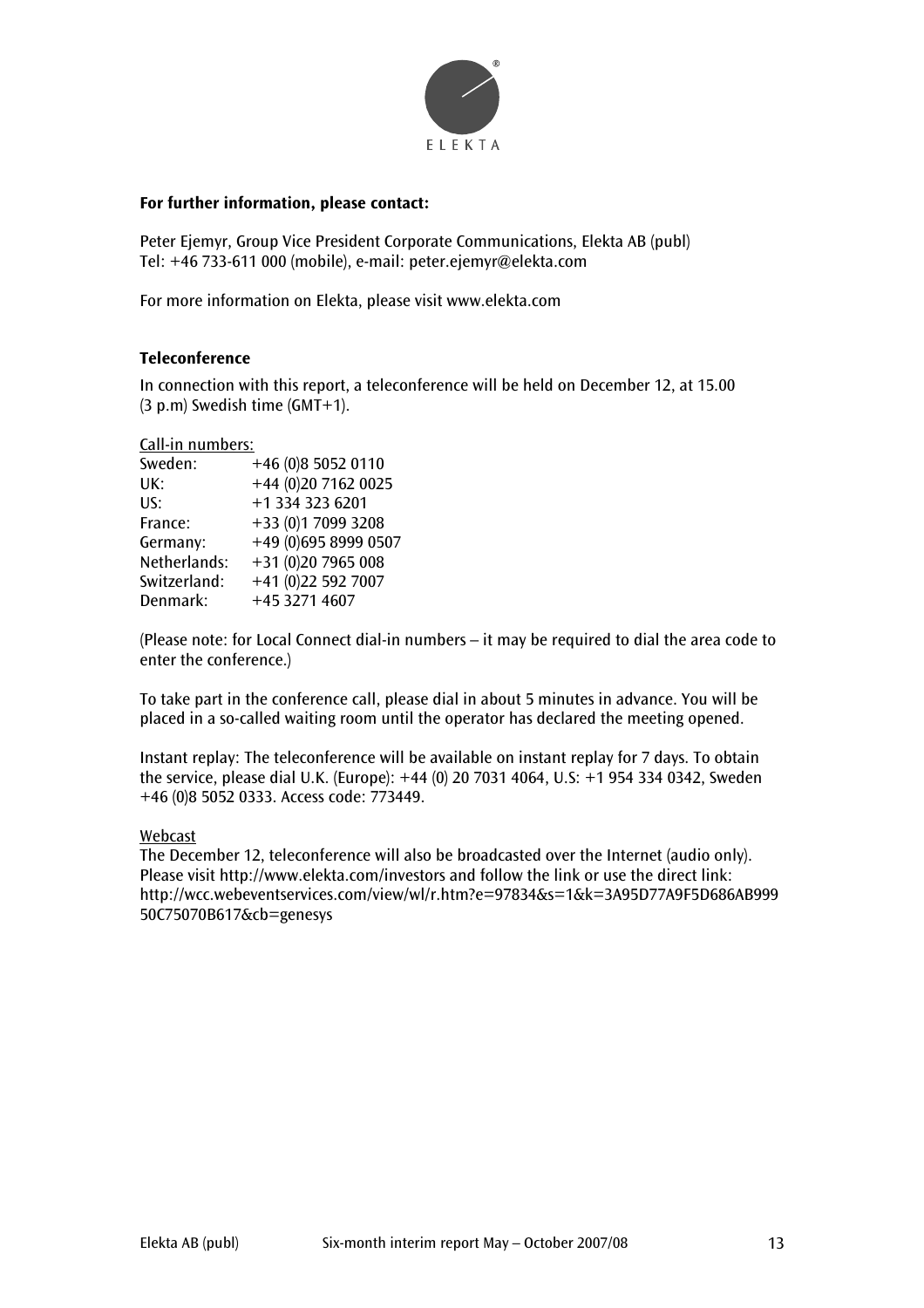

# **Accounting principles**

This interim report has been prepared in accordance with the Annual Accounts Act, IAS 34 Interim Financial Reporting and the Swedish Financial Accounting Standards Council's recommendation RR 31 Interim Reporting for Groups and, with regard to the Parent Company, RR 32 Accounting for legal entities. Applied accounting principles and calculation methods are in accordance with the Annual Report for 2006/07.

| <b>Exchange rates</b> |          | Average rate |                 |        | <b>Closing rate</b> |                 |       |
|-----------------------|----------|--------------|-----------------|--------|---------------------|-----------------|-------|
|                       |          | May-Oct.     | May-Oct. Change |        | Oct. 31.            | Apr. 30, Change |       |
| Country               | Currency | 2007/08      | 2006/07         |        | 2007                | 2007            |       |
| Euro                  | 1 EUR    | 9.252        | 9.253           | 0%     | 9.193               | 9.159           | 0%    |
| <b>Great Britain</b>  | 1 GBP    | 13.564       | 13.598          | $0\%$  | 13.188              | 13.423          | $-2%$ |
| Japan                 | 100 JPY  | 5.683        | 6.300           | $-10%$ | 5.535               | 5.635           | $-2%$ |
| <b>United States</b>  | 1 USD    | 6.744        | 7.278           | $-7%$  | 6.365               | 6.738           | $-6%$ |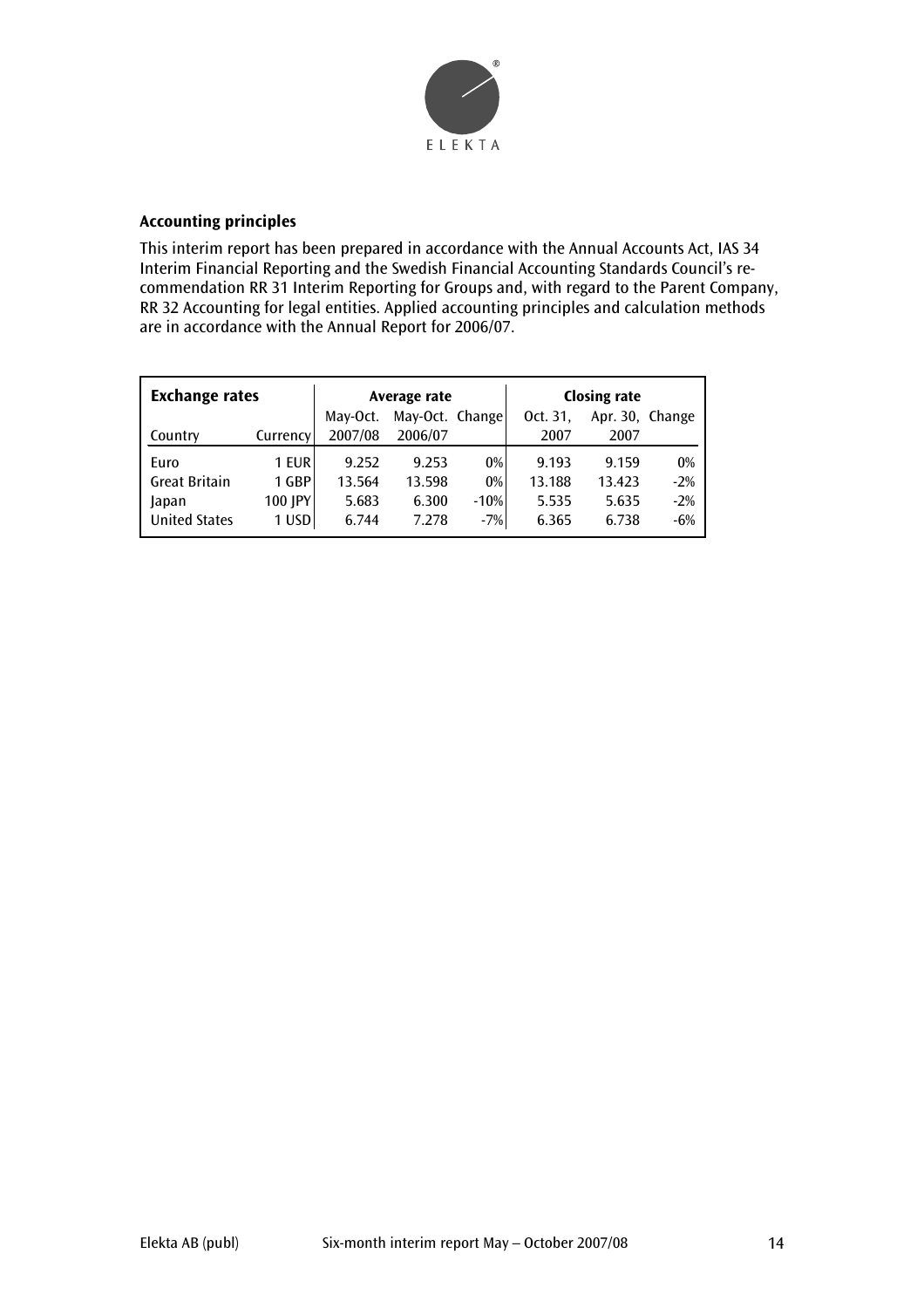

#### **CONSOLIDATED INCOME STATEMENT**

|                                                                                                                                                                  | 3 months<br>Aug. - Oct.           | 3 months<br>Aug. - Oct.        | 6 months<br>May - Oct.           | 6 months<br>May - Oct.            | 12 months<br>Nov. - Oct.         | 12 months<br>May - Apr.          |
|------------------------------------------------------------------------------------------------------------------------------------------------------------------|-----------------------------------|--------------------------------|----------------------------------|-----------------------------------|----------------------------------|----------------------------------|
| <b>SEK M</b>                                                                                                                                                     | 2007/08                           | 2006/07                        | 2007/08                          | 2006/07                           | 2006/07                          | 2006/07                          |
| Net sales<br>Cost of products sold                                                                                                                               | 1,213<br>$-693$                   | 1,018<br>-599                  | 2,188<br>$-1,260$                | 2,014<br>$-1,179$                 | 4.699<br>$-2,729$                | 4,525<br>$-2,648$                |
| Gross income                                                                                                                                                     | 520                               | 419                            | 928                              | 835                               | 1,970                            | 1,877                            |
| Selling expenses<br>Administrative expenses<br>R&D expenses<br>Exchange differences in operation                                                                 | $-163$<br>$-113$<br>$-94$<br>9    | $-147$<br>$-109$<br>$-92$<br>3 | $-322$<br>$-235$<br>$-191$<br>15 | $-291$<br>$-214$<br>$-172$<br>1   | $-644$<br>$-451$<br>$-379$<br>49 | $-613$<br>$-430$<br>$-360$<br>35 |
| <b>Operating profit</b>                                                                                                                                          | 159                               | 74                             | 195                              | 159                               | 545                              | 509                              |
| Result from participations<br>in associated companies<br>Interest income<br>Interest expenses<br>Financial exchange differences                                  | 3<br>$\overline{9}$<br>$-20$<br>6 | 5<br>11<br>$-17$<br>$-1$       | 3<br>20<br>$-38$<br>6            | 10<br>24<br>$-34$<br>$\mathbf{1}$ | 10<br>42<br>$-75$<br>11          | 17<br>46<br>$-71$<br>6           |
| <b>Income after financial items</b><br><b>Taxes</b>                                                                                                              | 157<br>$-51$                      | 72<br>$-28$                    | 186<br>$-60$                     | 160<br>$-56$                      | 533<br>$-165$                    | 507<br>$-161$                    |
| Net income                                                                                                                                                       | 106                               | 44                             | 126                              | 104                               | 368                              | 346                              |
| Attributable to<br><b>Parent Company shareholders</b><br><b>Minority shareholders</b><br>Earnings per share before dilution<br>Earnings per share after dilution | 107<br>$-1$<br>1.16<br>1.16       | 44<br>$\Omega$<br>0.47<br>0.48 | 128<br>$-2$<br>1.38<br>1.38      | 104<br>$\bf{0}$<br>1.11<br>1.11   | 372<br>$-4$<br>3.99<br>3.97      | 348<br>$-2$<br>3.72<br>3.70      |
| <b>CASH FLOW</b>                                                                                                                                                 |                                   |                                |                                  |                                   |                                  |                                  |
| Operating cash flow<br>Change in working capital                                                                                                                 | 146<br>22                         | 60<br>$-99$                    | 193<br>$-53$                     | 132<br>$-283$                     | 546<br>$-105$                    | 485<br>$-335$                    |
| Cash flow from operating activities                                                                                                                              | 168                               | $-39$                          | 140                              | $-151$                            | 441                              | 150                              |
| Investments and disposals                                                                                                                                        | $-1$                              | $-162$                         | $-118$                           | $-192$                            | $-183$                           | $-257$                           |
| <b>Cash flow after investments</b>                                                                                                                               | 167                               | $-201$                         | 22                               | $-343$                            | 258                              | $-107$                           |
| <b>External financing</b>                                                                                                                                        | $-26$                             | $-78$                          | $-156$                           | $-225$                            | $-304$                           | $-373$                           |
| Change in liquid funds                                                                                                                                           | 132                               | $-283$                         | $-140$                           | $-569$                            | $-68$                            | $-497$                           |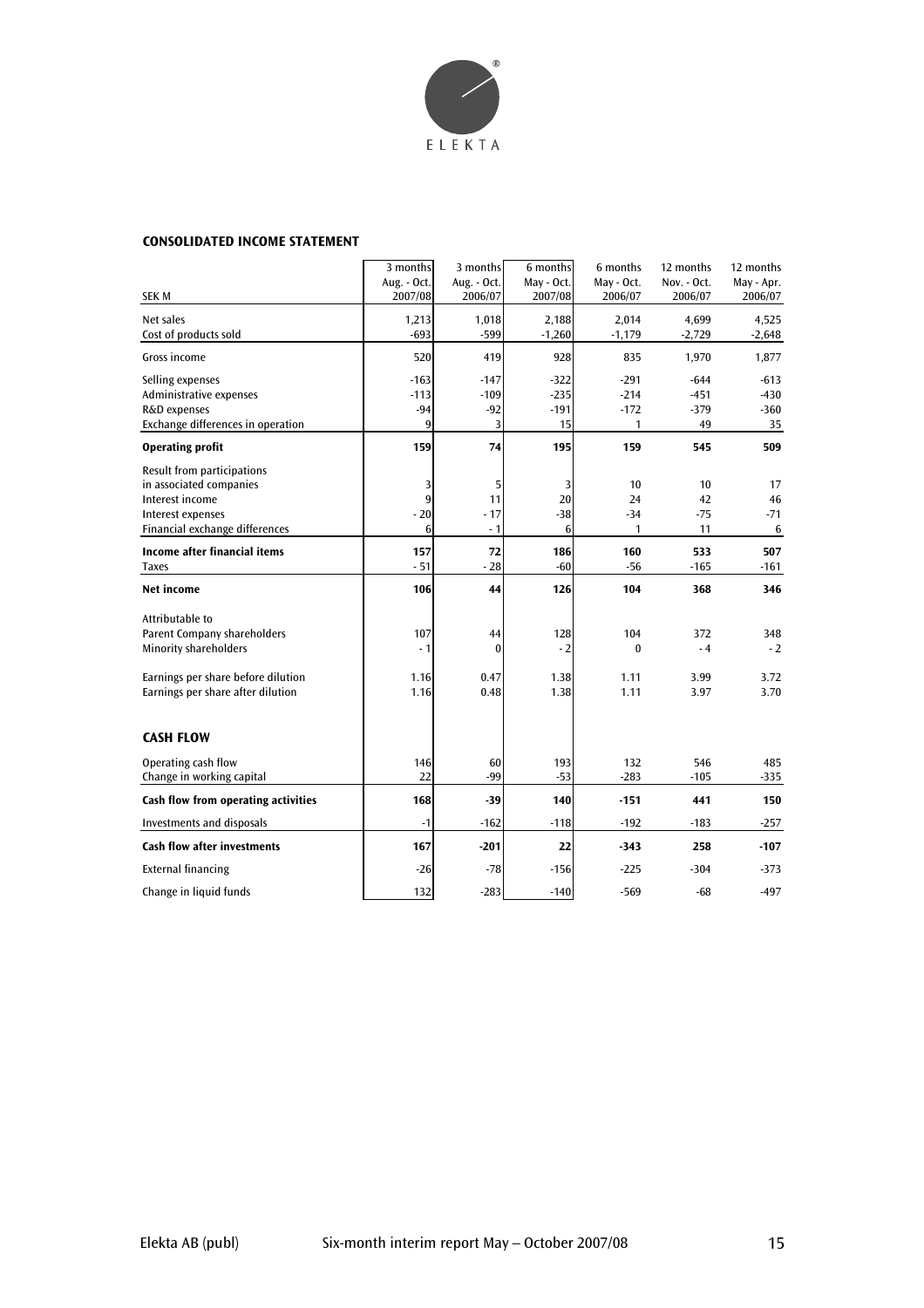

#### **CONSOLIDATED BALANCE SHEET**

|                                            | Oct. 31, | Oct. 31, | April 30, |
|--------------------------------------------|----------|----------|-----------|
| SEK M                                      | 2007     | 2006     | 2007      |
| Intangible assets                          | 2,234    | 2,298    | 2,198     |
| Tangible fixed assets                      | 234      | 266      | 252       |
| Shares and long-term receivables           | 35       | 29       | 32        |
| Deferred tax assets                        | 14       | 34       | 14        |
| Inventories                                | 492      | 439      | 423       |
| Receivables                                | 1,946    | 1,663    | 1,953     |
| Liquid funds                               | 344      | 412      | 484       |
| <b>Total assets</b>                        | 5,299    | 5,141    | 5,356     |
| Shareholders' equity                       | 1,764    | 1,798    | 1,863     |
| Interest-bearing liabilities               | 1,009    | 1,052    | 987       |
| Interest-free liabilities                  | 2,526    | 2,291    | 2,506     |
| Total shareholders' equity and liabilities | 5,299    | 5,141    | 5,356     |
| Assets pledged                             | 9        | 21       | 9         |
| <b>Contingent liabilities</b>              | 89       | 120      | 89        |

# **CHANGES IN SHAREHOLDERS' EQUITY**

| SEK M                                  | Oct. 31,<br>2007 | Oct. 31,<br>2006 | April 30,<br>2007 |
|----------------------------------------|------------------|------------------|-------------------|
| Opening balance                        | 1,863            | 1.868            | 1,868             |
| <b>IFRS 2 cost and deferred tax</b>    |                  | 9                | 18                |
| IAS 39 unrealized cash flow hedges     | 18               |                  | 6                 |
| <b>Translation differences</b>         | $-74$            | -5               | $-106$            |
| Net income                             | 126              | 104              | 346               |
| Option premiums and warrants exercised |                  | 8                | 16                |
| Repurchase of shares                   | $-100$           | $-100$           | $-200$            |
| <b>Dividend</b>                        | $-92$            | $-94$            | $-93$             |
| Minority's capital contribution        |                  |                  | 8                 |
| Closing balance                        | 1,764            | 1.798            | 1,863             |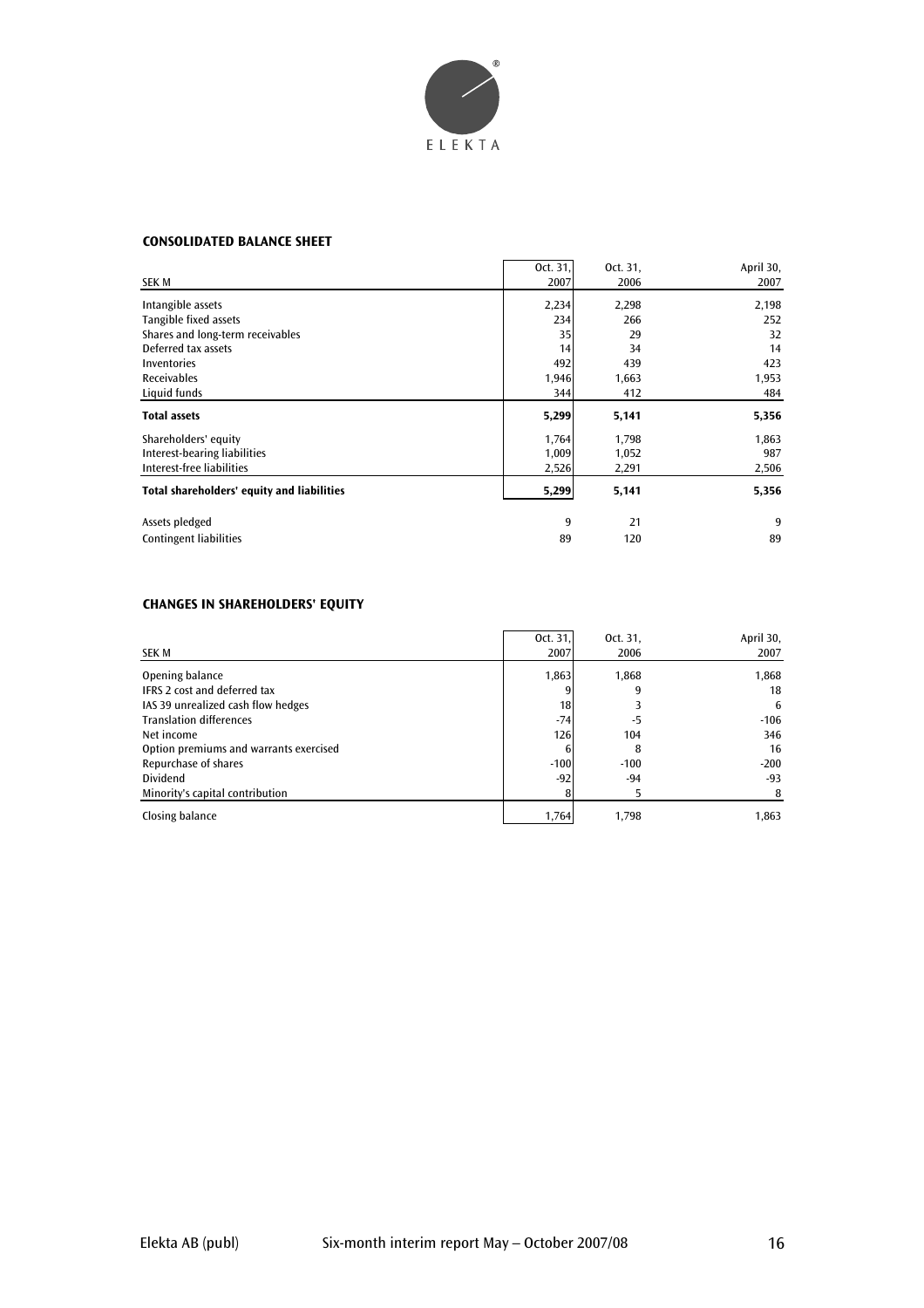

| <b>KEY FIGURES</b>                | 12 months  | 12 months  | 12 months  | 6 months   | 6 months   |
|-----------------------------------|------------|------------|------------|------------|------------|
|                                   | May - Apr. | May - Apr. | May - Apr. | May - Oct. | May - Oct. |
|                                   | 2004/05*   | 2005/06    | 2006/07    | 2006/07    | 2007/08    |
| Order bookings, SEK M             | 3,558      | 4,705      | 5,102      | 2,302      | 2,472      |
| Net sales, SEK M                  | 3,152      | 4,421      | 4,525      | 2,014      | 2,188      |
| Operating result, SEK M           | 364        | 453        | 509        | 159        | 195        |
| Operating margin                  | 12%        | 10%        | 11%        | $8\%$      | 9%         |
| Profit margin                     | 12%        | 10%        | 11%        | $8\%$      | 9%         |
| Shareholders' equity, SEK M       | 1,694      | 1,868      | 1,863      | 1,798      | 1,764      |
| Capital employed, SEK M           | 2,527      | 2,959      | 2,850      | 2,850      | 2,773      |
| Equity/assets ratio               | 38%        | 35%        | 35%        | 35%        | 33%        |
| Net debt/equity ratio             | 0.05       | 0.06       | 0.27       | 0.36       | 0,38       |
| Return on shareholders' equity ** | 16%        | 17%        | 19%        | 17%        | 20%        |
| Return on capital employed **     | 21%        | 18%        | 20%        | 18%        | 22%        |

\* Restated according to IFRS.

\*\* Based on rolling 12 months.

| <b>DATA PER SHARE</b>          | 12 months  | 12 months  | 12 months  | 6 months   | 6 months   |
|--------------------------------|------------|------------|------------|------------|------------|
|                                | May - Apr. | May - Apr. | May - Apr. | May - Oct. | May - Oct. |
|                                | 2004/05*   | 2005/06    | 2006/07    | 2006/07    | 2007/08    |
|                                |            |            |            |            |            |
| Earnings per share             |            |            |            |            |            |
| before dilution, SEK           | 2.69       | 3.23       | 3.72       | 1.11       | 1.38       |
| after dilution, SEK            | 2.69       | 3.21       | 3.70       | 1.11       | 1.38       |
| Cash flow per share            |            |            |            |            |            |
| before dilution, SEK           | $-11.09$   | 1.68       | $-1.14$    | $-3.66$    | 0.24       |
| after dilution, SEK            | $-11.06$   | 1.67       | $-1.14$    | $-3.63$    | 0.24       |
| Shareholders' equity per share |            |            |            |            |            |
| before dilution, SEK           | 18.02      | 19.80      | 19.96      | 19.14      | 18.99      |
| after dilution, SEK            | 18.84      | 20.45      | 20.46      | 19.74      | 19.45      |
| Average number of shares       |            |            |            |            |            |
| before dilution, 000s          | 93,991     | 94,136     | 93,698     | 93,841     | 92,523     |
| after dilution, 000s           | 94,182     | 94,785     | 94,249     | 94,453     | 92,930     |
| Number of shares at closing    |            |            |            |            |            |
| before dilution, 000s          | 94,028     | 94,332     | 93,036     | 93,663     | 92,262     |
| after dilution, 000s           | 95,703     | 95,703     | 94,072     | 94,882     | 93,196     |

\* Restated according to IFRS.

Dilution in 2004/05-2007/08 refers to warrants program 2004/2008.

All historical data restated for split 3:1 October 2005.